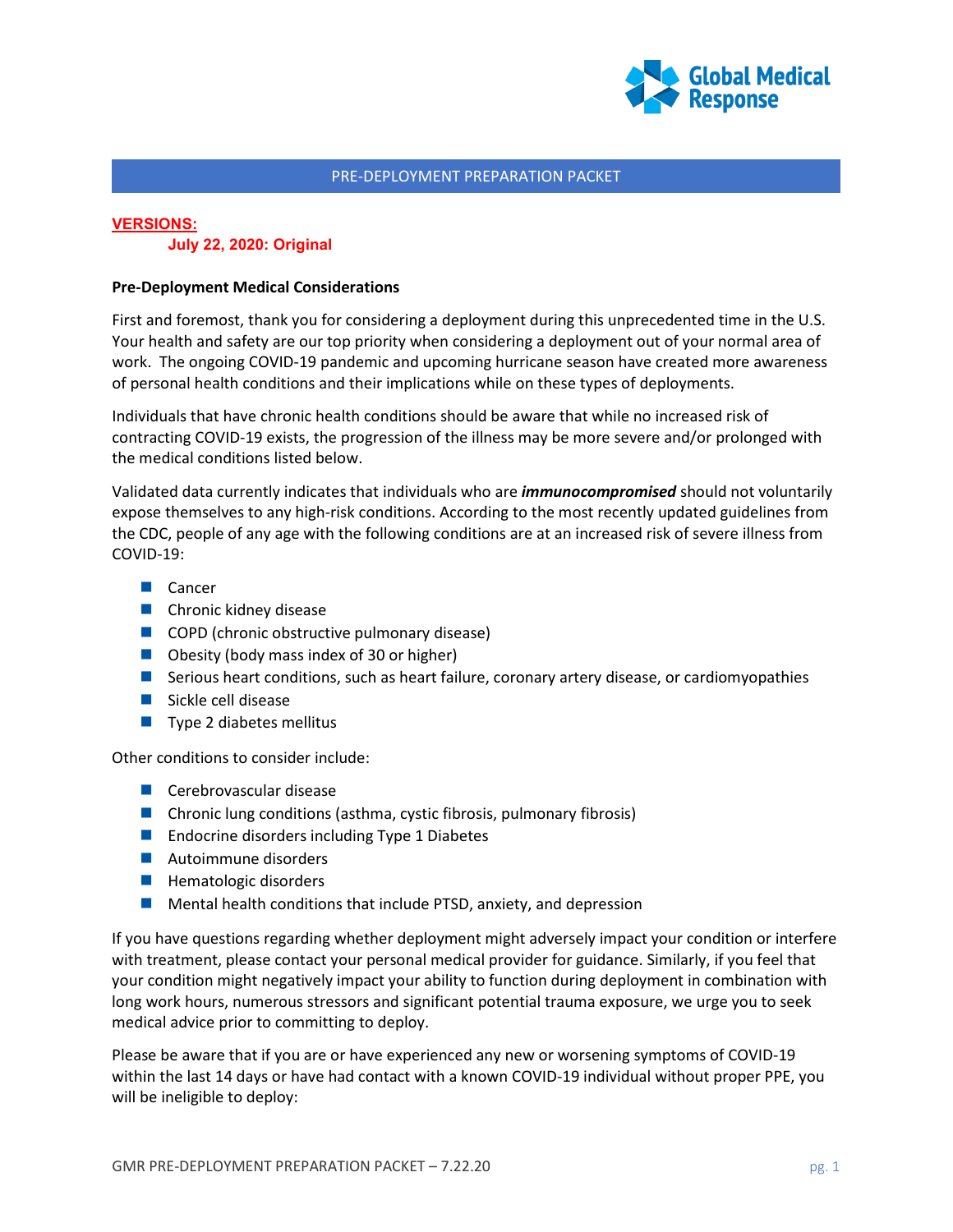

COVID-19 Symptoms include:

- $\blacksquare$  Fever (>100.4F)
- **Persistent Cough**
- Sore throat
- **Runny nose**
- **Loss of Taste or Smell**
- Chills
- **Fatigue**
- **Headache**
- Nausea, vomiting and/or diarrhea

We care about you and your colleagues personal physical and mental health. As with everything we do, adequately preparing for a potential deployment is a critical part of protecting each other. Your personal healthcare provider should be your trusted source for specific guidance related to your condition.

For more information on high risk medical conditions please follow this link to the CDC website: [COVID-](https://www.cdc.gov/coronavirus/2019-ncov/need-extra-precautions/people-with-medical-conditions.html?CDC_AA_refVal=https%3A%2F%2Fwww.cdc.gov%2Fcoronavirus%2F2019-ncov%2Fneed-extra-precautions%2Fgroups-at-higher-risk.html)[19 CDC](https://www.cdc.gov/coronavirus/2019-ncov/need-extra-precautions/people-with-medical-conditions.html?CDC_AA_refVal=https%3A%2F%2Fwww.cdc.gov%2Fcoronavirus%2F2019-ncov%2Fneed-extra-precautions%2Fgroups-at-higher-risk.html)

#### **GMR Resources for Deployment Personnel**

*Your well-being is GMR's priority. We have built supports and tools to for you to utilize before, during and after deployment. Please find them summarized here.*

An on-the-ground **WELLNESS OFFICER** and **DEPLOYMENT PEER SUPPORTER** will be available for each deployment site. Check th[e Deployed Team Resources page](https://www.globalmedicalresponse.com/deployed-team-resources) for contact info and additional resources:

If you would like to connect with **CHAPLAIN** services directly and confidentially please utilize this site <http://www.telechaplain.net/> Select one of the current on-duty chaplains and call the number that pops up. Or make an online request for call back a[t http://www.tele-chap.com/](http://www.tele-chap.com/)

If you would like to connect with a **MENTAL HEALTH CLINICIAN** for a remote appointment (covered by GMR), please call Brower Psychological at 720.222.3400 (select option 2 if after hours for immediate connection to the on-call clinician) or schedule via the online scheduler at [www.BrowerPsychological.com/Contact](http://www.browerpsychological.com/Contact)

There is a Deployed Team Resources group on **FACEBOOK** that is packed with deployment related information and allows connection with others who have are or are currently deployed: <https://www.facebook.com/groups/527389104565823>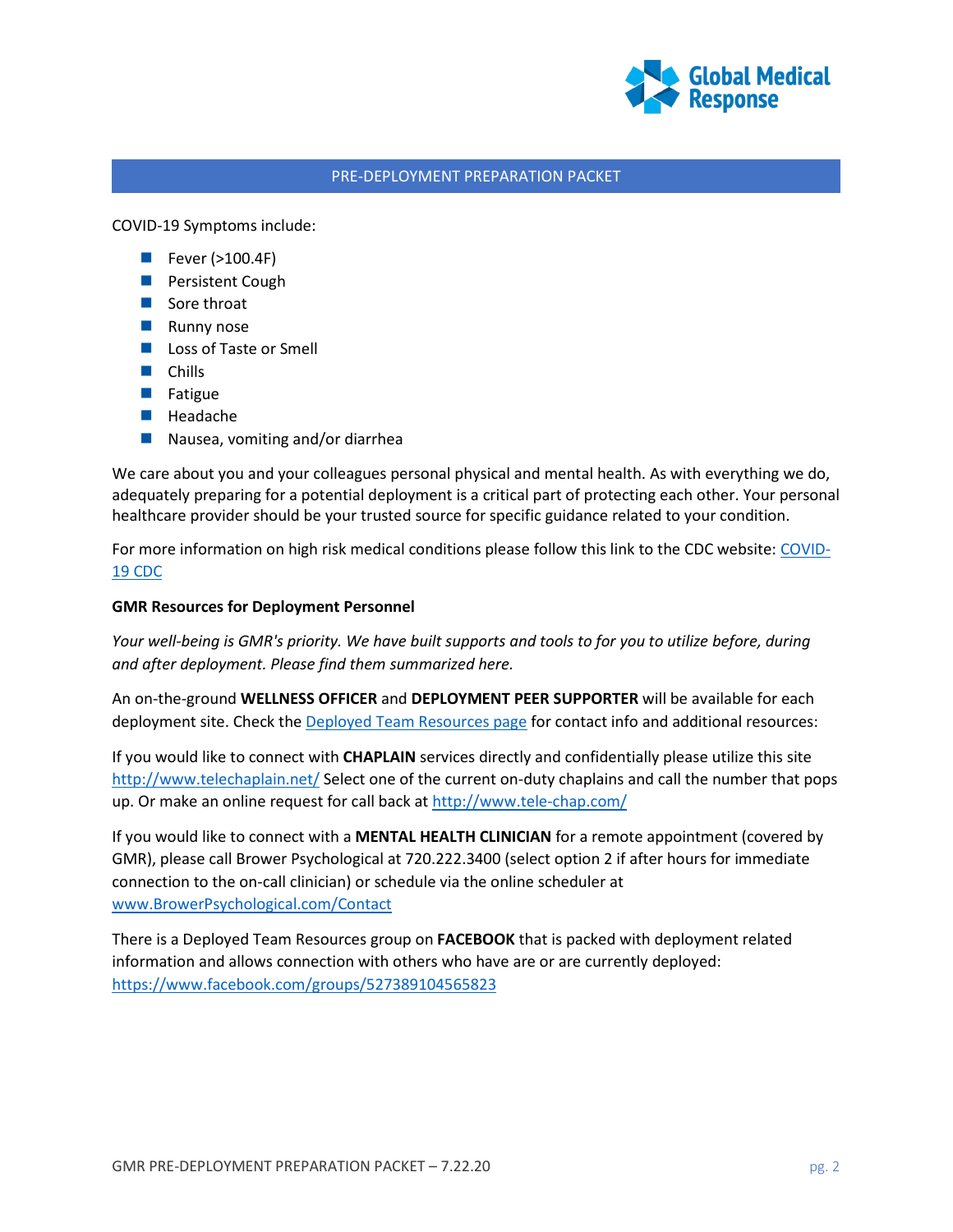

#### **Items for Mobilized Employees to Consider**

- **Example 2** Ensure you have been fit-tested for N95 mask.
- **Ensure you remove any facial hair to provide for an effective mask seal.**
- **Ensure you are proficient at [donning & doffing PPE.](https://www.youtube.com/watch?v=t1lxq2OUy-U)**
- **U** Visit [GMR's Emerging Infectious](https://www.globalmedicalresponse.com/coronavirus) Diseases page to stay up-to-date on the latest practices related to Covid-19.
- **E** Ensure all licenses & certifications are up to date (unless an extension has been granted).
- Ensure any relevant immunizations are up to date, such as Tdap, Hepatitis B, & MMR.
- **Log into Workday or Oracle and ensure your emergency contacts are up to date.**
- If you are taking prescription medications be sure to bring twice the expected mobilization time of your medication. Situations are dynamic, and you don't want to be without.
- If you wear glasses, be sure to bring a spare pair.
- Check the weather forecast and seasonal temperature ranges for your deployment site. Pack accordingly.
- Items to consider packing in addition to your uniforms include: non-perishable snacks, jacket/hoodie, shoes and clothes for running/walking/workout, your daily toiletries, ear plugs, sleep mark/eye cover, phone charger, ear buds, chargers for any portable devices, a notebook/ journal, pens, some cash, credit/debit card, sunscreen, hat, lip balm, rain jacket, a small backpack/bag to carry personal items on shift, water bottle, a multi-tool, Ziploc bags (so handy), your ID, sunglasses, hand lotion (your hands will get dry from sanitizing…)and extra prescription medication (and ibuprofen, acetaminophen or other meds you might need) if applicable. Hand sanitizer and portable wipes are a good idea too, if you can find them.
- In the case of illness or injury, designating a healthcare proxy ahead of time allows a family member to make medical decisions on your behalf if you cannot make them yourself.
- A limited power of attorney grants specified permissions to a designated person to make decisions on your behalf. Consider granting a limited POA to a trusted family member to execute financial decisions for you (i.e., access certain financial records, access funds to pay bills for you, etc.) should anything unexpected occur.
- Consider using the Family Preparedness Guide, Personal PAIP, and Digital Audit Form found on the Survivors [Network website.](https://www.survivorsnetwork-airmedical.org/)
- **E** Ensure you focus on your own health & well-being: Sleep, hydration, good nutrition, stress management and exercise during any downtime you can get can help bolster your ability to stay healthy during deployments. For more GMR resources, please visit [GMR Caregiver Well-Being.](https://www.globalmedicalresponse.com/resources/caregiver-well-being)
- **Mindfulness apps such as [Ten Percent Happier](https://www.tenpercent.com/coronavirussanityguide) (offering free access to EMS workers) and** [Headspace](https://www.headspace.com/) can help you integrate recovery practices into your day: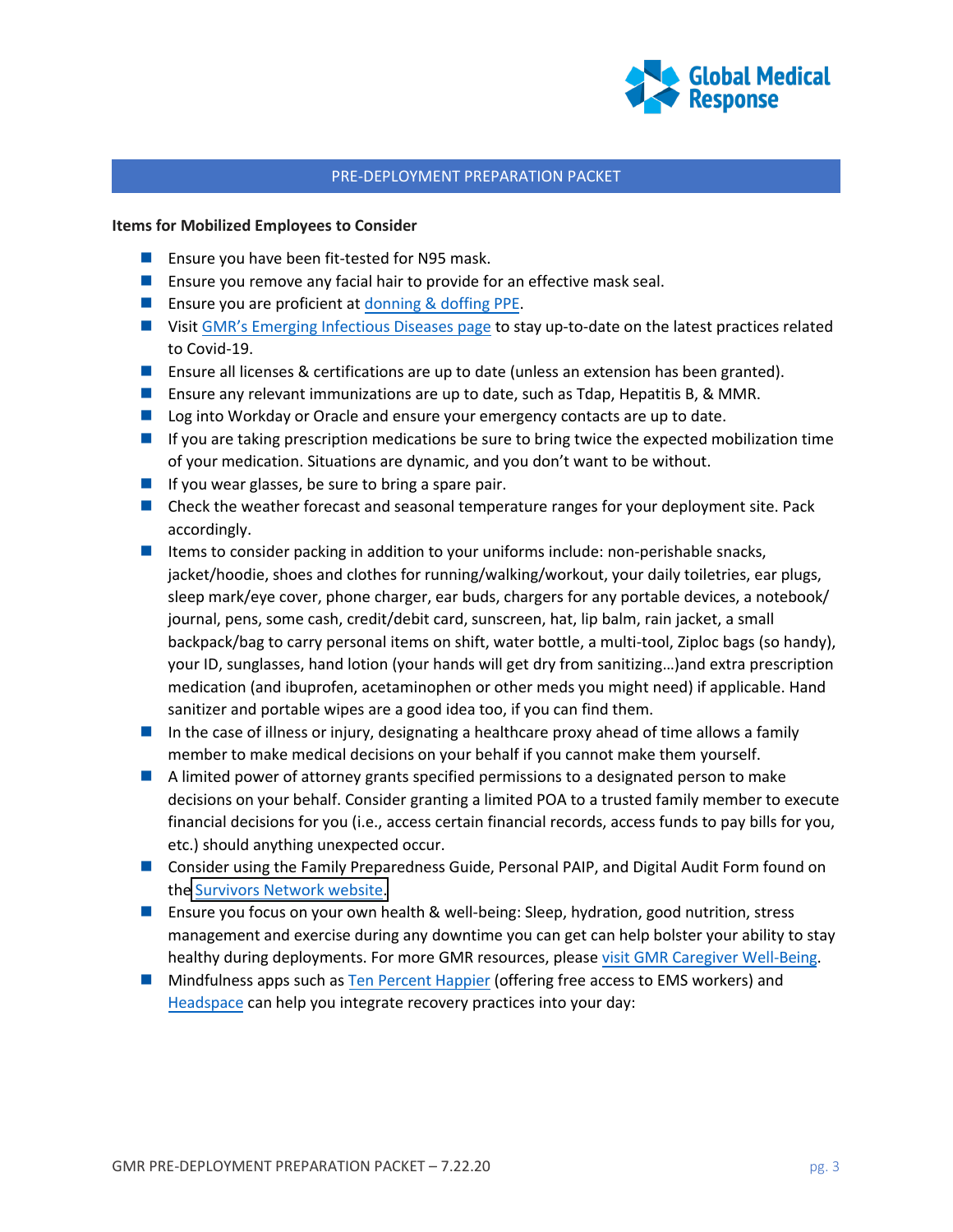

#### **Situational Awareness**

Your safety is our highest priority. With that in mind please maintain a heightened level of situational awareness and avoid putting yourselves in harm's way as you respond to our country's hardest hit communities. Here are some simple but powerful steps to take to protect yourselves and your partners. **[GMR COVID-19 Security Guidelines](https://staging-myportal.amr.net/CMSPages/Newsletters/GetEmailBrowserContent.ashx?issueGuid=7947561b-e19c-4dfd-8aa4-fab05f7829e8&recipientEmail=Steven.Dralle%40gmr.net&hash=1bbce48e4f95efab8b5ffbed5b451e8c463b2b58736fc6fbe6266fc67695edb9)**

## **Fatigue: How to Recognize, Manage and Limit**

As you continue with disaster relief efforts, please pause to consider the impact of fatigue on safety, operations, and your health. Fatigue, common in routine operations, is enhanced in disaster situations. Operational requirements mandate many of the practices that we know can contribute to fatigue. This makes it imperative that you stay on top of your health and manage your fatigue as best possible on a daily basis to minimize cumulative fatigue that can hinder your health and performance.

Operations are running 24/7. Most shifts run 16 hours or more and may rotate. PPE requirements are strict and essential to your safety. You may be running on less than recommended hours of sleep and may find your sleep periods being timed outside your usual sleep schedule. The work is mentally and physically demanding, and you will likely experience greater psychological stressors than in your usual course of work. You may find many of the things you see upsetting or overwhelming. It may take you some time to figure out operations, the work environment and how best for you to operate. This adjustment period may be unsettling.

Signs that someone is being impacted by fatigue include:

- $\blacksquare$  Difficulty concentrating
- $\blacksquare$  Irritability
- $\blacksquare$  Slow reactions
- $\blacksquare$  Frequent yawning
- $\blacksquare$  Drowsiness/Nodding off
- **Restlessness**
- **Hallucinations**
- **Carelessness**
- $\blacksquare$  Reddening of the eyes

These tips can help you minimize fatigue and maximize your rest periods:

- Stay well hydrated (carry a water bottle).
- Eat healthy foods that sustain you for longer periods (good mix of fat, protein, healthy carbs).
- **Avoid energy drinks and sugar, both are quick pick-me-ups that lead to subsequent crashes.**
- Avoid excessive caffeine- it can impair restful sleep even hours after you consume it. Remember alcohol is not allowed while on deployment and contrary to popular belief, it usually adds to stress rather than lessening it.
- **Avoid caffeine within 6 hours of your sleep time.**
- Get some exercise (movement and time outdoors can be restorative).
- **Stretching regularly relieves muscle tension and calms the nervous system.**